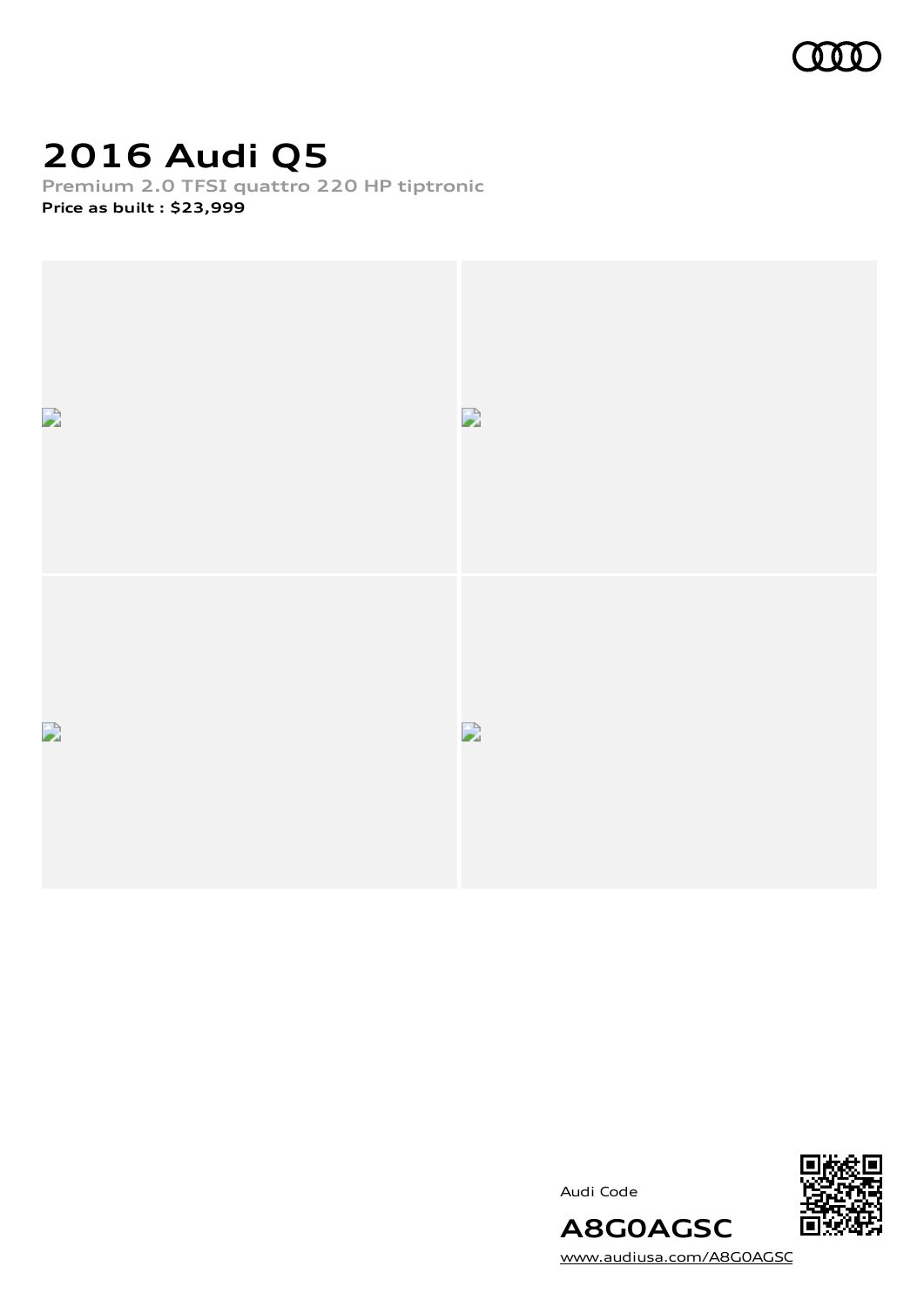### **Audi 2016 Audi Q5** Premium 2.0 TFSI quattro 220 HP tiptronic

**Price as buil[t](#page-10-0)** \$23,999

### **Exterior colour**

Moonlight Blue metallic

#### **Interior colour**

Seats chestnut brown Dashboard black Carpet black Headliner lunar silver

### **Technical Specifications**

Engine type Four-cylinder Displacement/Bore and 1,984/82.5 x 92.8 cc/mm stroke Torque 258 @ 1,500 lb-ft@rpm Top track speed 130 mph mph Acceleration (0 - 60 mph) 7.0 sec. seconds Recommended fuel Premium

### D

#### **Further Information**

| Mileage | 43,085 miles |
|---------|--------------|
|         | No           |

**Warranty**

#### **Audi Code** A8G0AGSC

**Your configuration on www.audiusa.com** [www.audiusa.com/A8G0AGSC](https://www.audiusa.com/A8G0AGSC)

**Commission number** d16d15540a0e0971574e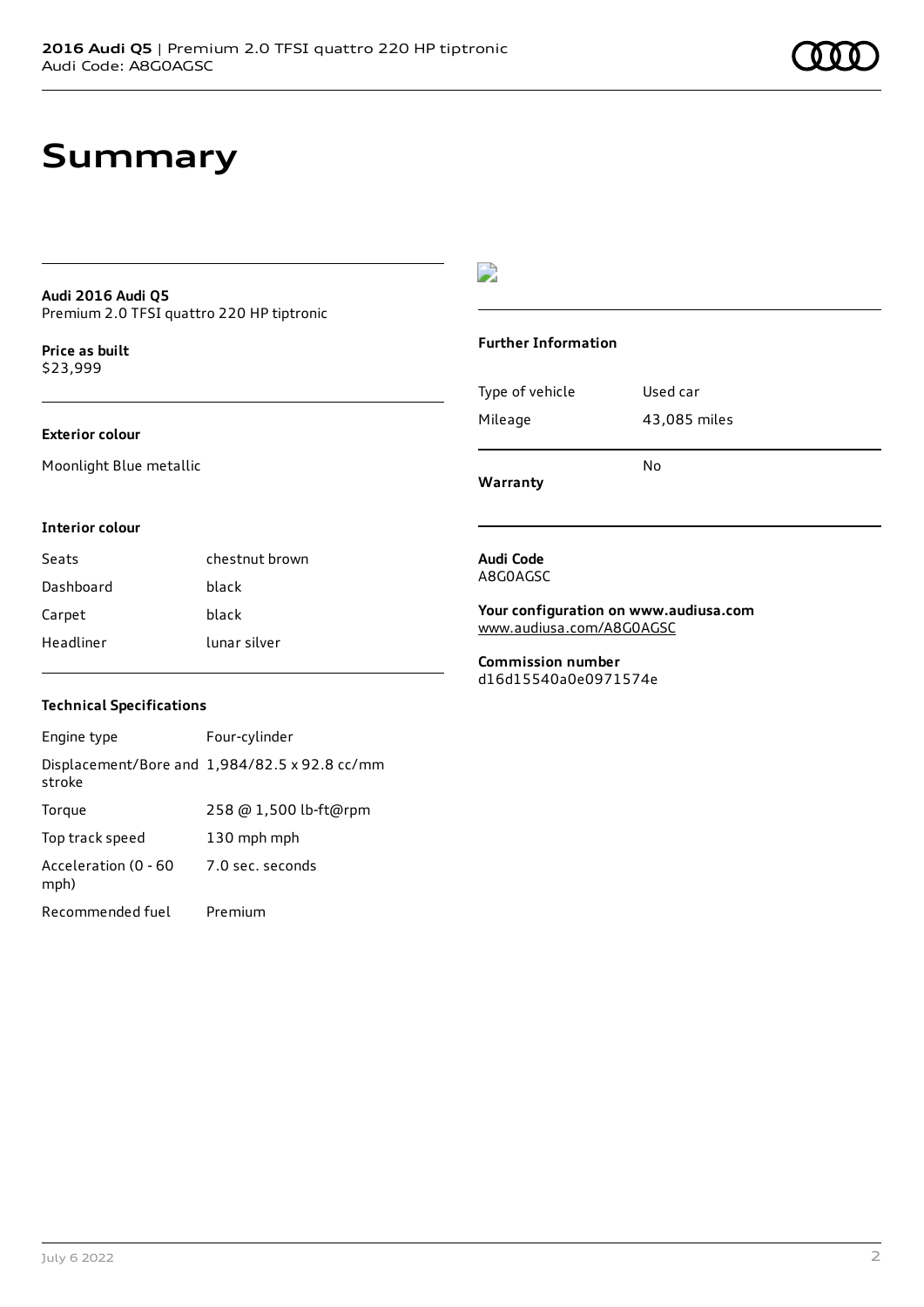# **Equipment**

Moonlight Blue metallic

Black cloth headliner

Heated front seats

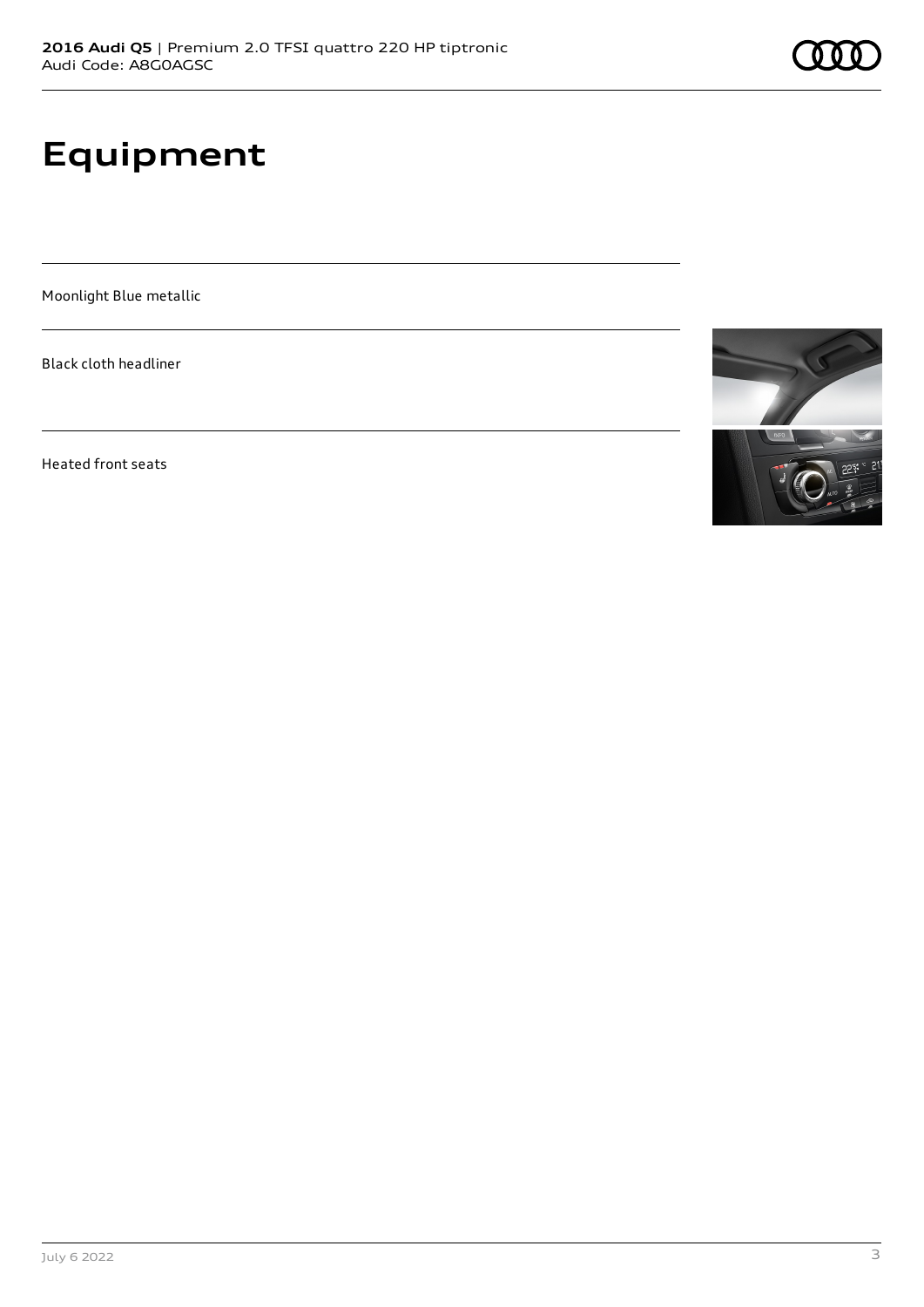### **Standard features**

### **Safety and Security**

| 4UB | Driver and front-passenger advanced airbags                                       |
|-----|-----------------------------------------------------------------------------------|
| 1AT | Electronic stabilisation control (ESC)                                            |
| UH1 | Electromechanical parking brake                                                   |
| 8T1 | Cruise control with coast, resume and<br>accelerate features                      |
| VC2 | Garage door opener (HomeLink®)                                                    |
| QZ7 | Electromechanical power steering                                                  |
| 7K6 | Tire-pressure monitoring system                                                   |
| 4X3 | Head/thorax side airbags                                                          |
| 8N6 | Light / rain sensor                                                               |
| 412 | Power central locking system with safety<br>unlock feature if airbags deploy      |
| 3B7 | ISOFIX child seat mounting and Top Tether<br>anchorage point for outer rear seats |

#### **Exterior**

| 1 D 8           | Provision for towing bracket                     |
|-----------------|--------------------------------------------------|
| 6XD             | Power-adjustable heated exterior side<br>mirrors |
| 1S1             | Car jack                                         |
| 1 B A           | Dynamic suspension                               |
| 3S1             | Aluminum roof rails                              |
| 5]1             | Rear roof spoiler                                |
| 8EH             | Xenon plus headlights                            |
| 803             | Automatic headlight leveling                     |
| HX <sub>2</sub> | 18" 235/60 all-season tires                      |
| 8SL             | LED taillights                                   |
| 4KF             | Privacy glass                                    |

### **Exterior**

| 47B             | High-gloss package                                          |
|-----------------|-------------------------------------------------------------|
| CB <sub>5</sub> | 18" 5-spoke-V design wheels with 235/60<br>all-season tires |

### **Interior**

| QE1 | Storage nets in backs of front seats                                                 |
|-----|--------------------------------------------------------------------------------------|
| 3FU | Panoramic sunroof                                                                    |
| 7M0 | Plastic door sill trims                                                              |
| 9AQ | Three-zone automatic climate control                                                 |
| 4L2 | Interior rear-view mirror with manual dipping<br>function                            |
| QQ1 | Illumination for interior door handles, air<br>vent controls, front footwells        |
| 2ZQ | Four-spoke multifunction steering wheel                                              |
| 6E3 | Front center armrest                                                                 |
| 7F9 | Leather gearshift knob                                                               |
| 4E9 | Power trunk open/close and hands-free<br>release                                     |
| 5XF | Dual front sun visors with lighted vanity<br>mirrors                                 |
| 5KA | Sliding 40/20/40 split folding rear seat with<br>pass-through and adjustable recline |
| 7HA | Cloth interior on doors                                                              |
| N1F | Leather seating surfaces                                                             |
| 5MG | Dark Brown Walnut Wood inlays                                                        |
|     |                                                                                      |

### **Infotainment and Driver Assistance**

| UF7 | Audi music interface      |
|-----|---------------------------|
| 9VD | Audi sound system         |
| 907 | Driver information system |

### **(1/2)**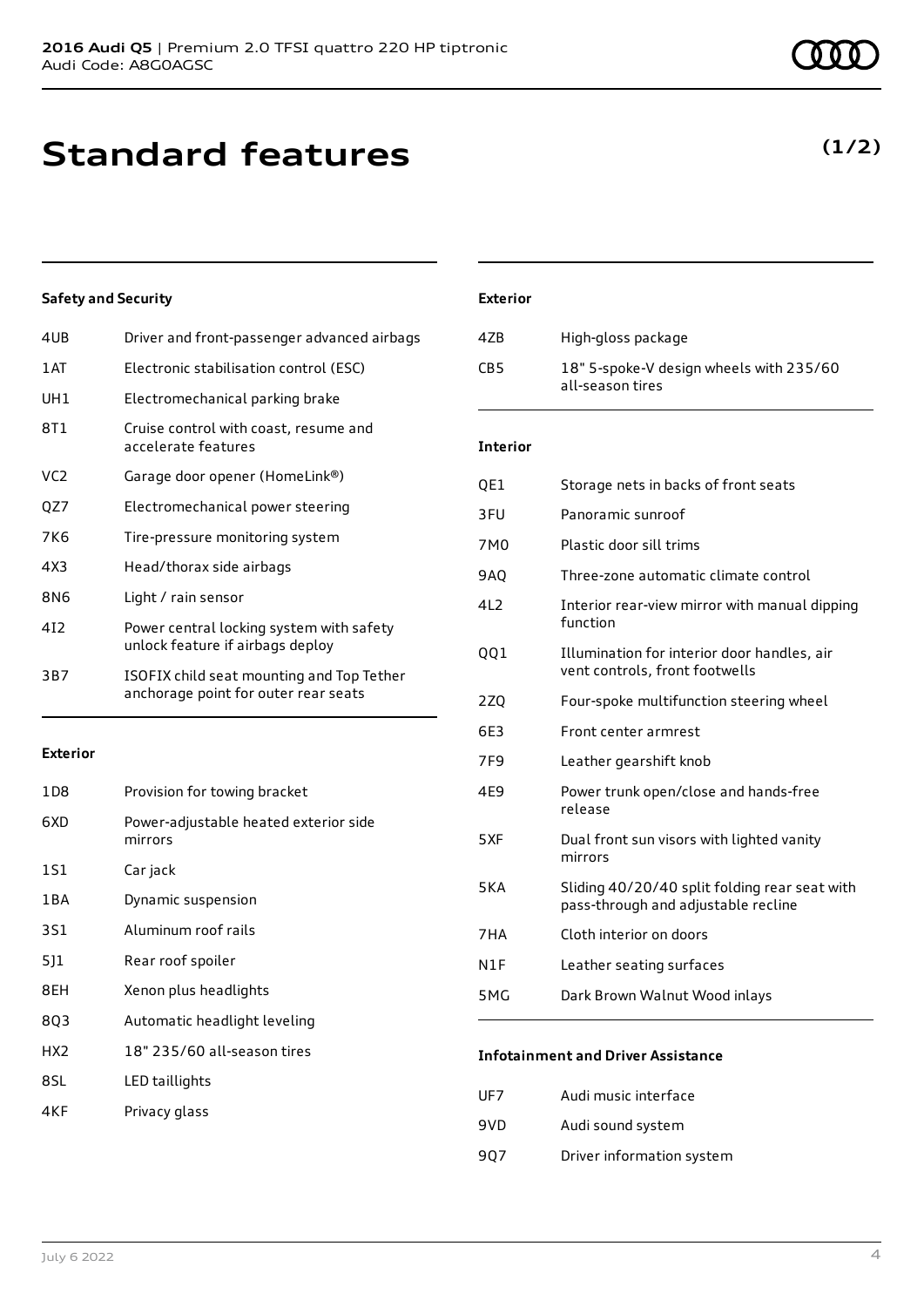**(2/2)**

## **Standard features**

### **Infotainment and Driver Assistance**

8UQ Audi concert radio

9ZX Bluetooth<sup>®</sup> wireless technology preparation for mobile phone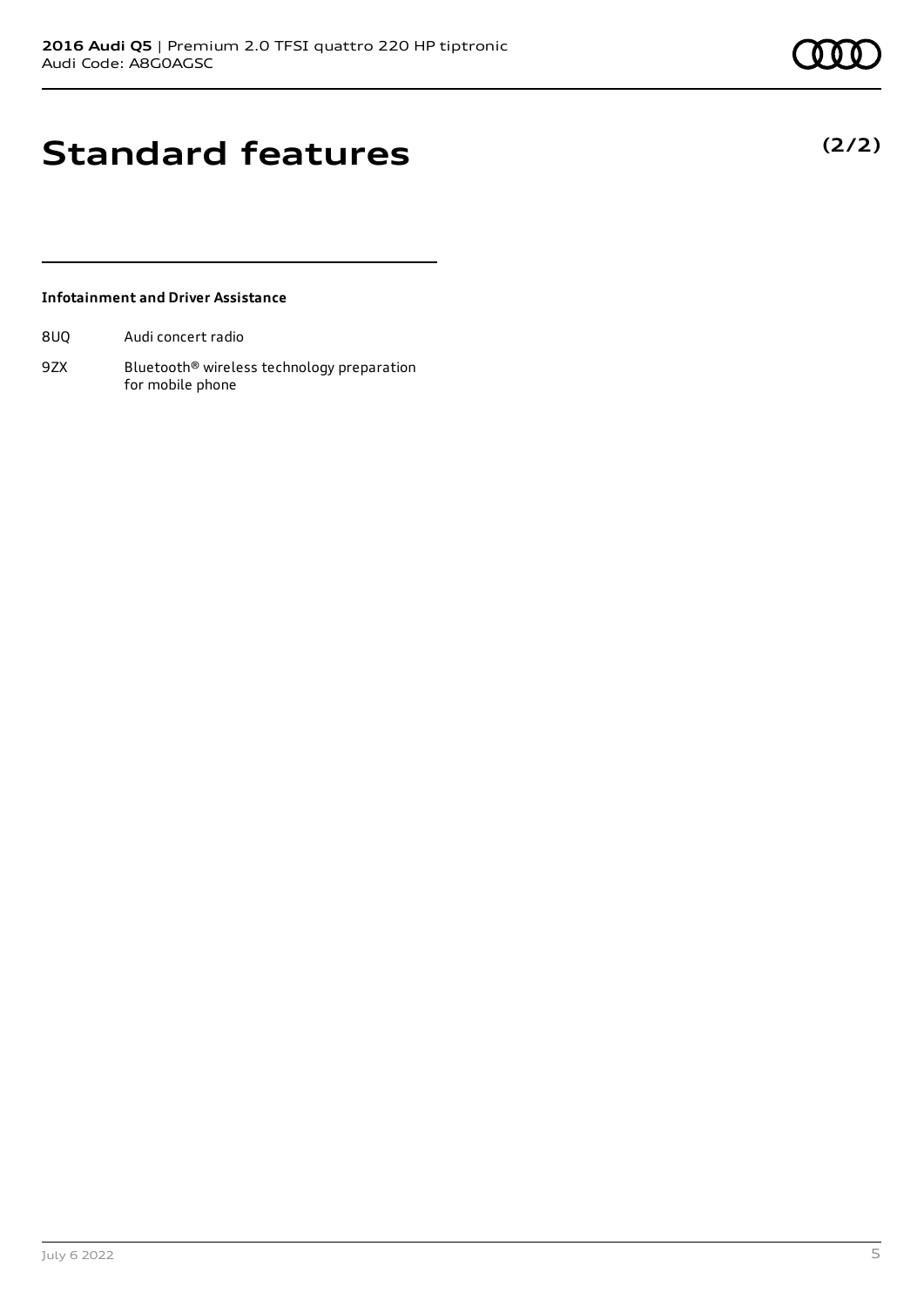# **Dealer remarks**

2016 Audi Q5 2.0T Premium quattro Moonlight Blue Metallic Odometer is 26696 miles below market average! Clean CARFAX. 2.0L 4-Cylinder TFSI 8-Speed Automatic with Tiptronic quattro 20/28 City/Highway MPG Bluetooth, Hands-free, Backup Camera, CD Player, Cruise Control, DVD Player, Heated Seats, Keyless Entry, Leather Seats, Multi-zone Climate Control, Portable Audio Connection, Power Locks, Power Windows, Premium Audio, Premium Wheels, Security System, Steering Wheel Controls, Quattro AWD, All Wheel Drive, Sunroof.

Our Internet Market Value Pricing mission at Bell Audi is to present fair, competitive market value pricing to all of our customers. Audi Certified & Pre-Owned Internet Market Value Pricing is achieved by polling over 40,000 websites hourly. This ensures that every one of our customers receives real-time Market Value Pricing on every vehicle we sell. We do not artificially inflate our new or preowned prices in the hopes of winning a negotiating contest with our customers! We do not play pricing games, we save customers time, frustration, and present a Truly Exceptional purchase experience. Our inventory moves extremely quickly. PLEASE BE SURE TO SECURE YOUR APPOINTMENT.

Bell Audi is the #1 Volume Certified Audi Dealer in New Jersey and the Northeast. We have also been consistently ranked as one of the TOP TEN Audi Certified volume dealers in the Country!!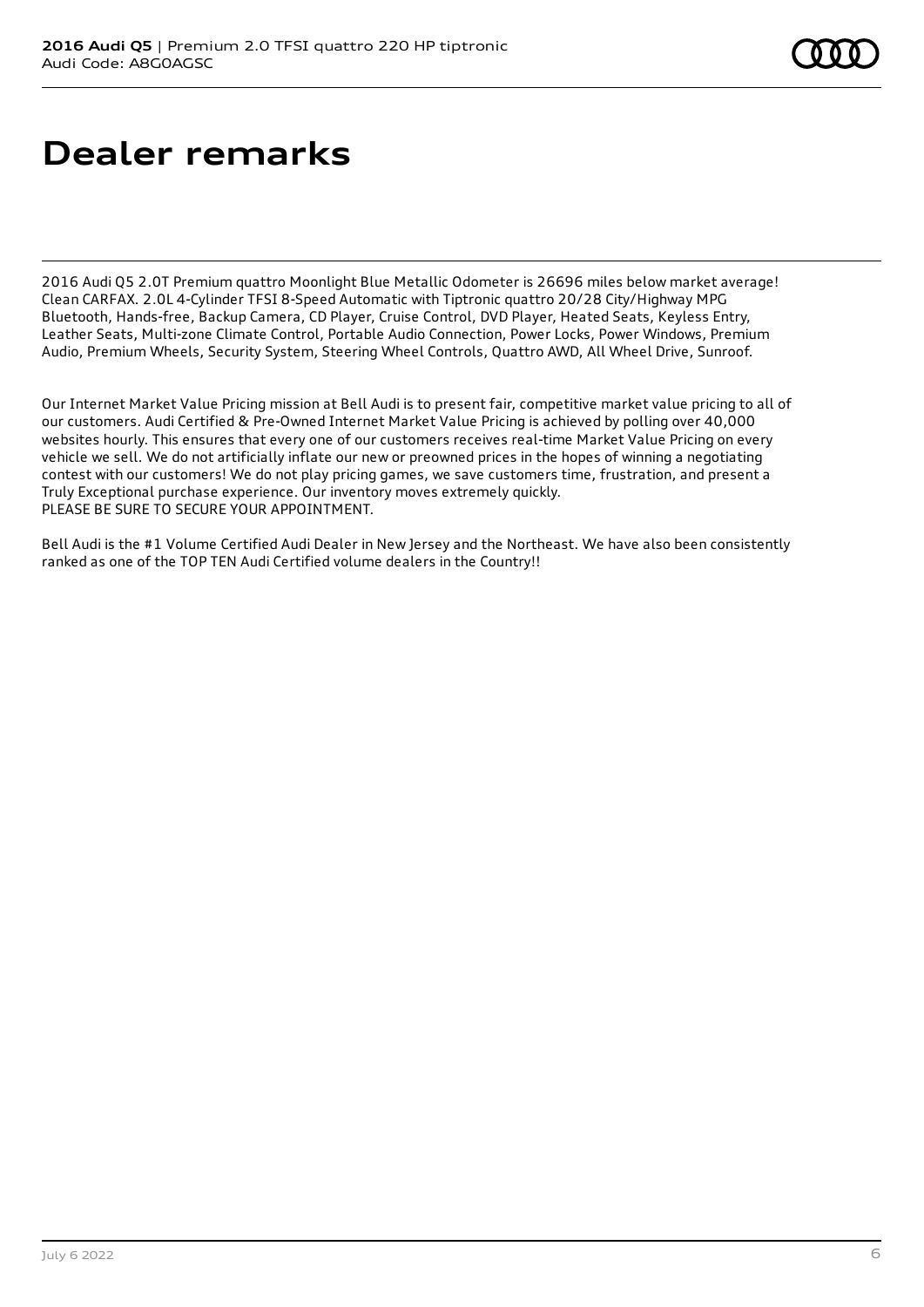# **Technical Specifications**

#### **Engineering | Performance**

| Engine type                                | Four-cylinder                                               |
|--------------------------------------------|-------------------------------------------------------------|
| Acceleration (0 - 60<br>mph)               | 7.0 sec. seconds                                            |
| Engine block                               | Cast-iron                                                   |
| Induction/fuel injection Turbocharged/FSI® |                                                             |
| Cylinder head                              | Aluminum-alloy                                              |
| Max. output ps/hp                          | 220 @ 4,450 - 6,000 @ rpm                                   |
| Towing capacity                            | 4,400 (maximum towing capacity)<br>/ 440 (tongue weight) lb |
| stroke                                     | Displacement/Bore and 1,984/82.5 x 92.8 cc/mm               |
| Top track speed                            | 130 mph mph                                                 |
| Torque                                     | 258 @ 1,500 lb-ft@rpm                                       |
| Valvetrain                                 | 16-valve DOHC with valvelift<br>system                      |

| Gear ratios: 8th         | 0.667                                                                                                      |
|--------------------------|------------------------------------------------------------------------------------------------------------|
| Gear ratios: 6th         | 1.000                                                                                                      |
| Gear ratios: 7th         | 0.839                                                                                                      |
| Gear ratios: Reverse     | 3.317                                                                                                      |
| Gear ratios: Final Drive | 3.760                                                                                                      |
| Gear ratios: 4th         | 1.667                                                                                                      |
|                          |                                                                                                            |
| Transmission             | Eight-speed Tiptronic <sup>®</sup> automatic<br>transmission with quattro <sup>®</sup> all-<br>wheel drive |
| Gear ratios: 5th         | 1.285                                                                                                      |
| Gear ratios: 2nd         | 3.143                                                                                                      |
| Gear ratios: 3rd         | 2.106                                                                                                      |

### **Steering**

**Transmission | Drivetrain**

| Steering type                             | Electromechanical power steering<br>system |
|-------------------------------------------|--------------------------------------------|
| Turning diameter, curb-38.1 ft<br>to-curb |                                            |
| Steering ratio                            | 15.9:1                                     |

#### **Suspension**

| Front axle | Five-link front suspension       |
|------------|----------------------------------|
| Rear axle  | Trapezoidal-link rear suspension |

**Electrical system**

Alternator 14 Volts - 150 amp Battery 12 Volts - 80 amp

### **(1/2)**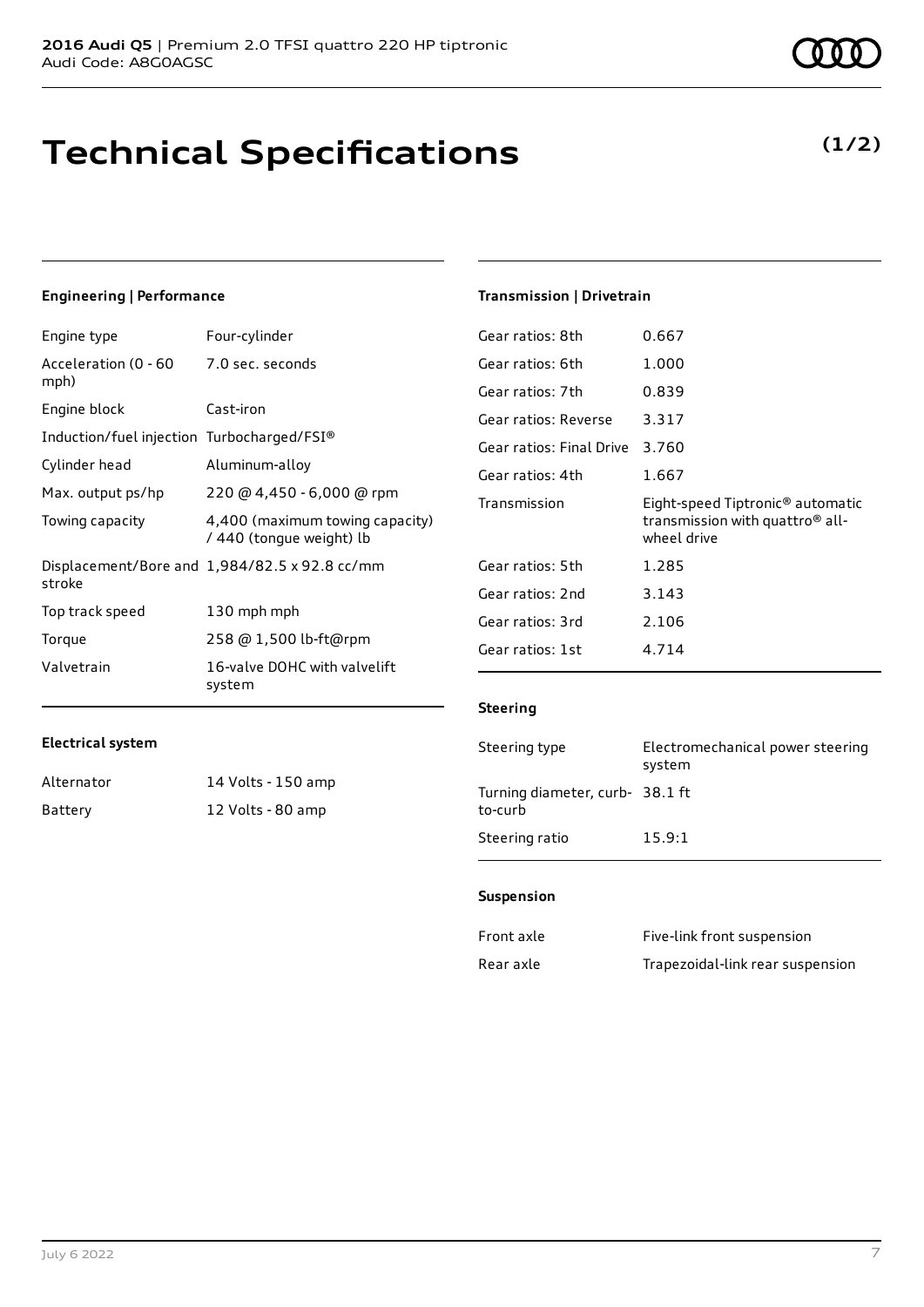# **Technical Specifications**

### **Brakes**

| Front brakes                  | 12.6 (ventilated disc) in                                             | Seating capa                |
|-------------------------------|-----------------------------------------------------------------------|-----------------------------|
| Rear brakes                   | 11.8 (solid disc) in                                                  | Shoulder roo                |
| <b>Body</b>                   |                                                                       | Head room y<br>sunroof      |
|                               |                                                                       | Leg room, re                |
| Material                      | Fully galvanized steel unibody with                                   | Shoulder roo                |
|                               | aluminum hood and tailgate and<br>multistep anti-corrosion protection | Head room \<br>sunroof      |
|                               |                                                                       | Head room,                  |
| <b>Warranty   Maintenance</b> |                                                                       | Leg room, fr                |
| Warranty                      | 4-year/50,000-mile new vehicle                                        | Head room,                  |
| Maintenance                   | limited warranty<br>12-month/5,000-mile (whichever                    | Cargo volum<br>seatbacks ui |

occurs first) NO CHARGE first scheduled maintenance

### **Interior measurements**

| Seating capacity                          | 5                      |
|-------------------------------------------|------------------------|
| Shoulder room, rear                       | 56.4 in                |
| Head room with front<br>sunroof           | 39.4 in                |
| Leg room, rear                            | 37.4 in                |
| Shoulder room, front                      | 57.7 in                |
| Head room with rear<br>sunroof            | 39.0 in                |
| Head room, rear                           | 37.7 in                |
| Leg room, front                           | 41.0 in                |
| Head room, front                          | 38.1 in                |
| Cargo volume, rear<br>seatbacks up/folded | 29.1/57.3 cu ft, cu ft |

#### **Exterior Measurements**

| Height                           | 65.2 in  |
|----------------------------------|----------|
| Overall width without<br>mirrors | 74.7 in  |
| Length                           | 182.6 in |
| Wheelbase                        | 110.5 in |
| Drag coefficient                 | 0.33 Cw  |
| Overall width with<br>mirrors    | 82.2 in  |
| Track rear                       | 63.5 in  |
| <b>Track front</b>               | 63.7 in  |
| Curb weight                      | 4,090 lb |

**(2/2)**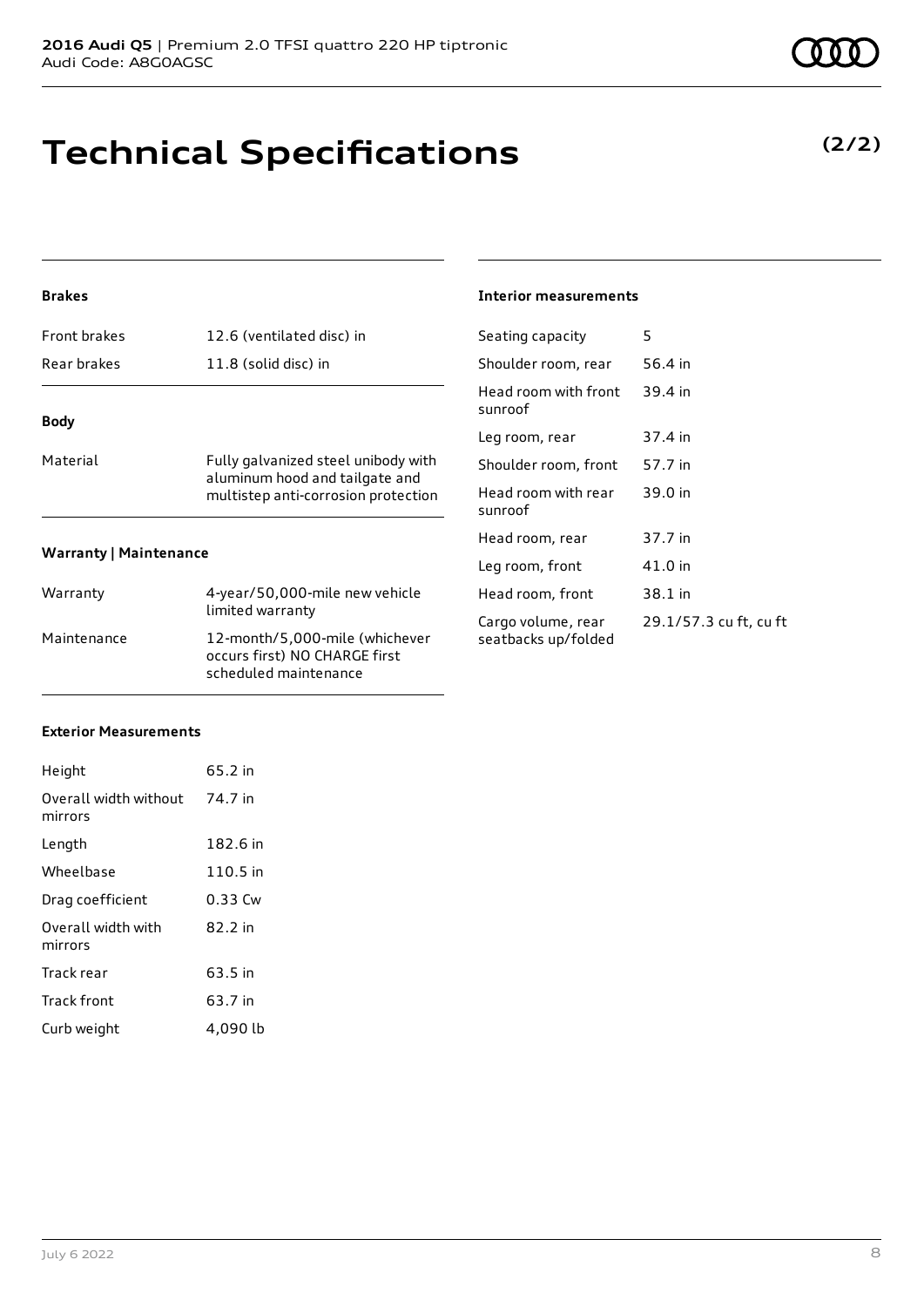### **Consumption- and emission**

### **Consumption by NEDC**

| urban       | 20 mpg   |
|-------------|----------|
| extra-urban | 28 mpg   |
| combined    | $23$ mpg |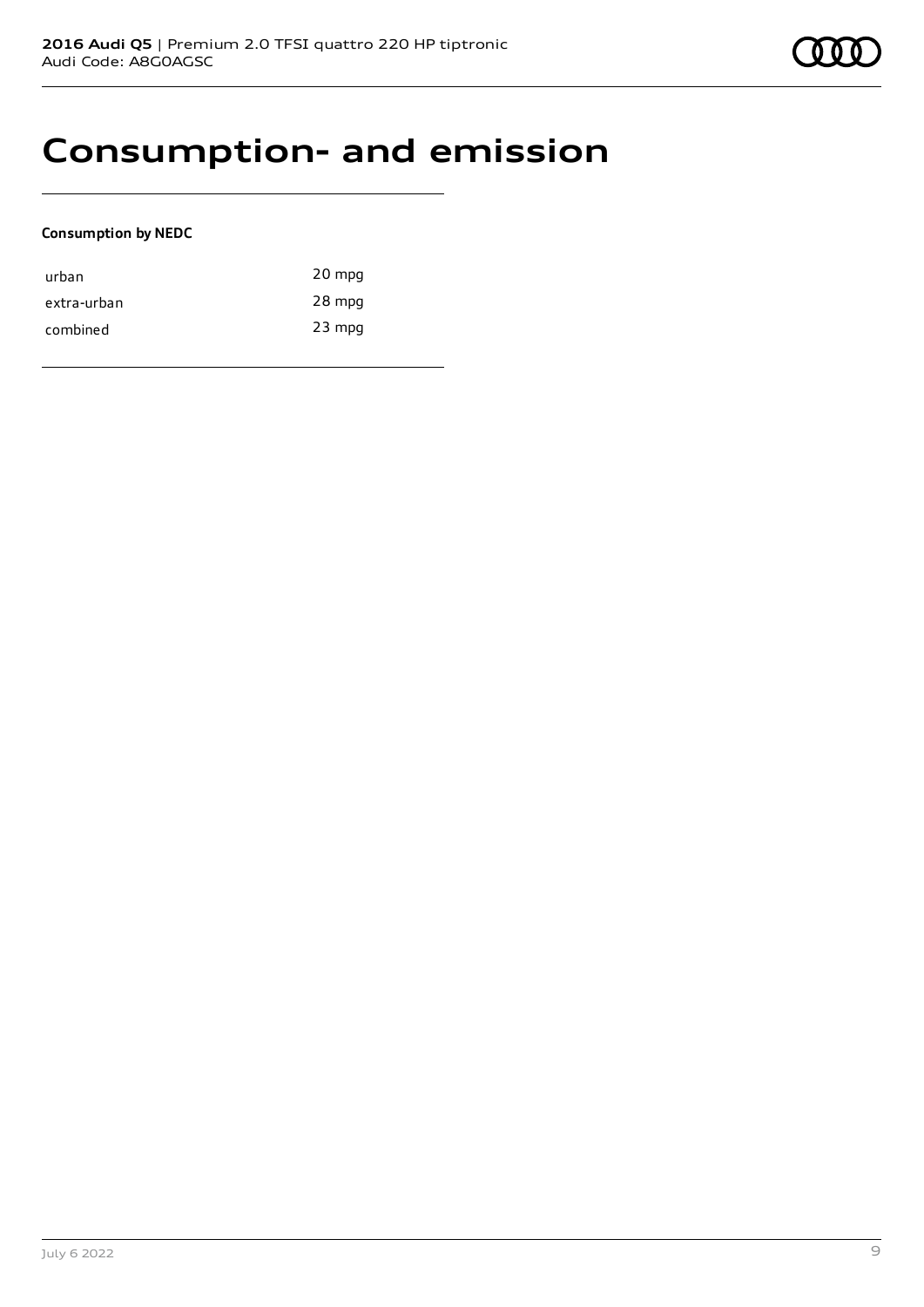

### **Contact**

Dealer **Bell Audi**

782 U.S. Route 1 08817 Edison NJ

Phone: +17323882800 FAX: 7323887838

www: [https://www.bellaudi.com](https://www.bellaudi.com/)